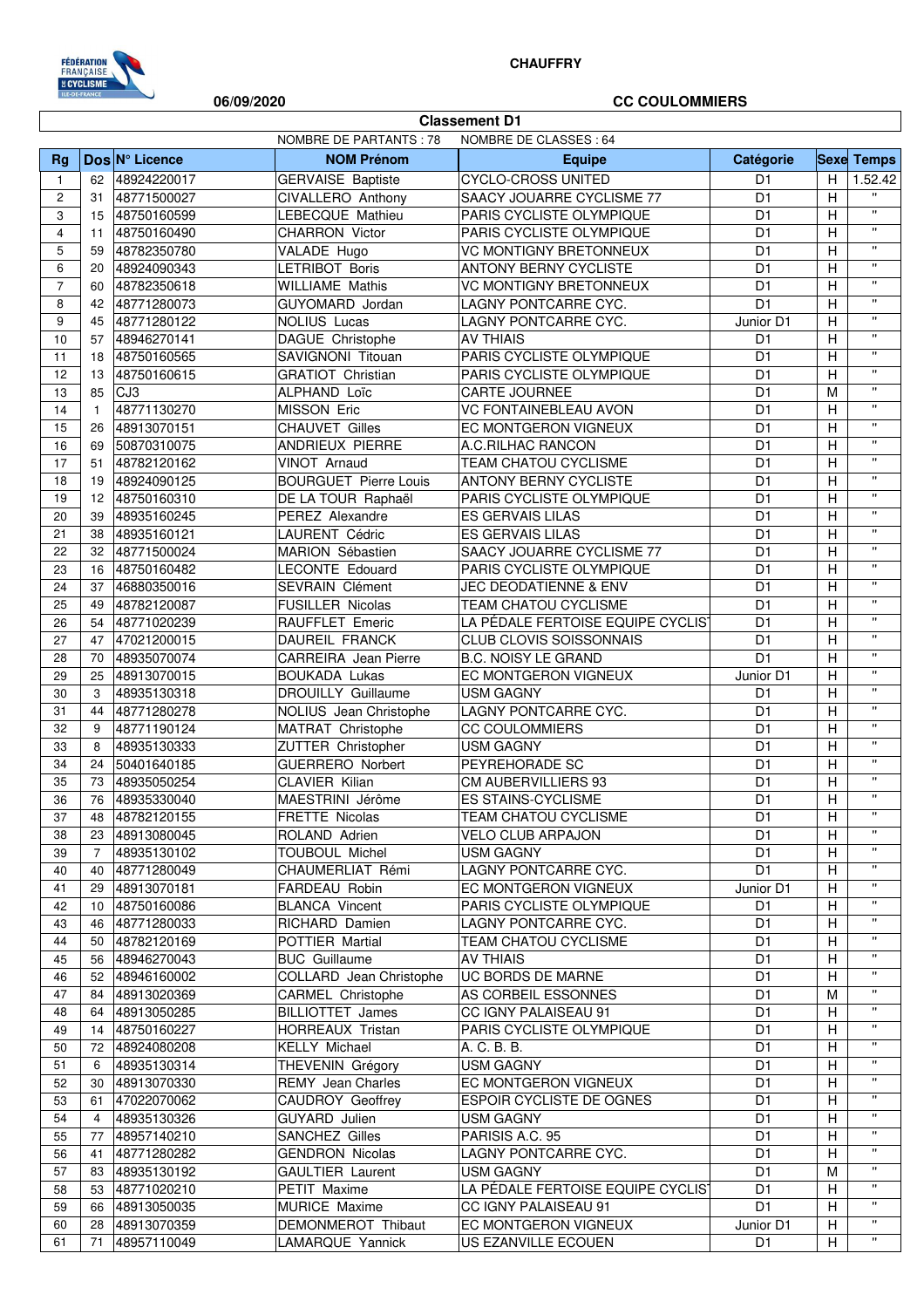| 62 | 48935050665<br>$\overline{\phantom{a}}$ | <b>GOERGEN</b><br>Océane | I AUBERVILLIERS 93<br>CМ | Junior   | ◡ |                   |
|----|-----------------------------------------|--------------------------|--------------------------|----------|---|-------------------|
| 63 | 48782280271<br>67                       | William<br><b>VERLE</b>  | IUS MAULE CYCLISME       | D.       |   | $^{\prime\prime}$ |
| 64 | 70<br>148913040097                      | - MORVAN Odir            | LONGJUMELLOISE<br>UC     | Junior ' |   | .,                |

|                | <b>Classement D2</b> |                                |                                               |                                                   |                                  |        |                         |  |  |
|----------------|----------------------|--------------------------------|-----------------------------------------------|---------------------------------------------------|----------------------------------|--------|-------------------------|--|--|
| <b>Rg</b>      |                      | Dos N° Licence                 | NOMBRE DE PARTANTS : 100<br><b>NOM Prénom</b> | NOMBRE DE CLASSES : 81<br><b>Equipe</b>           | Catégorie                        |        | <b>Sexe Temps</b>       |  |  |
| $\overline{1}$ | 33                   | 48957170293                    | <b>MAURICE Nicolas</b>                        | <b>ES PERSANAISE</b>                              | D <sub>2</sub>                   | H      | 1.41.38                 |  |  |
| 2              | 12                   | 48750160344                    | FICHET Fabien                                 | PARIS CYCLISTE OLYMPIQUE                          | D <sub>2</sub>                   | H      |                         |  |  |
| 3              | 75                   | 48924080245                    | <b>BRODIN Charles</b>                         | A. C. B. B.                                       | D <sub>2</sub>                   | н      | $\mathbf{H}$            |  |  |
| $\overline{4}$ | 87                   | 48935070419                    | <b>THOMAS Etienne</b>                         | <b>B.C. NOISY LE GRAND</b>                        | $\overline{D2}$                  | H      | $\mathbf{u}$            |  |  |
| 5              | 30                   | 48924150226                    | <b>LUTAJ ETIENNE</b>                          | COURBEVOIE SPORTS CYCLISME                        | D <sub>2</sub>                   | H      | $\mathbf{H}$            |  |  |
| 6              | 71                   | 48782120143                    | COSTE Frederic                                | TEAM CHATOU CYCLISME                              | $\overline{D2}$                  | Η      | $\mathbf{H}$            |  |  |
| $\overline{7}$ | 60                   | 48771280109                    | <b>MUNIER Philippe</b>                        | LAGNY PONTCARRE CYC.                              | $\overline{D2}$                  | H      | $\pmb{\mathsf{H}}$      |  |  |
| 8              | 48                   | 48913080131                    | <b>BLAISE Yannick</b>                         | <b>VELO CLUB ARPAJON</b>                          | D <sub>2</sub>                   | H      | $\pmb{\mathsf{H}}$      |  |  |
| 9              | 18                   | 48750160535                    | <b>PLESSIER Alexandre</b>                     | PARIS CYCLISTE OLYMPIQUE                          | D <sub>2</sub>                   | H      | $\mathbf{u}$            |  |  |
| 10             | 83                   | 48957130179                    | ROISIN Mathieu                                | A. SOISY ENGHIEN LA BARRE                         | D <sub>2</sub>                   | Η      | $\mathbf{H}$            |  |  |
| 11             | 41                   | 48771230068                    | <b>BOSCHI Loic</b>                            | <b>VC SULPICIEN</b>                               | D <sub>2</sub>                   | Н      | $\mathbf{H}$            |  |  |
| 12             | $\overline{c}$       | 48935130330                    | <b>GENTNER ROMAIN</b>                         | <b>USM GAGNY</b>                                  | D <sub>2</sub>                   | н      | $\pmb{\mathsf{H}}$      |  |  |
| 13             | 57                   | 48771130227                    | SIBLET Sébastien                              | <b>VC FONTAINEBLEAU AVON</b>                      | D <sub>2</sub>                   | H      | $\pmb{\mathsf{H}}$      |  |  |
|                |                      |                                | PERRINIAUX Julien                             |                                                   | $\overline{D2}$                  | H      | $\mathbf{u}$            |  |  |
| 14<br>15       | 34<br>55             | 48957170294<br>48957140628     | <b>HEMELSDAEL Thomas</b>                      | <b>ES PERSANAISE</b><br>PARISIS A.C. 95           | D <sub>2</sub>                   |        | $\mathbf{H}$            |  |  |
| 16             | 5                    | 48935130323                    | PION Sébastien                                | <b>USM GAGNY</b>                                  | $\overline{D2}$                  | Η<br>н | $\overline{\mathbf{u}}$ |  |  |
| 17             | 58                   | 48771280168                    | ANDRE David                                   | LAGNY PONTCARRE CYC.                              | $\overline{D2}$                  | Н      | $\pmb{\mathsf{H}}$      |  |  |
| 18             | 11                   | 48750160559                    | EVEN Tom                                      | PARIS CYCLISTE OLYMPIQUE                          | Junior D <sub>2</sub>            | н      | π                       |  |  |
| 19             | 37                   | 48913260092                    | <b>BRAN</b> Adi Leontin                       | <b>AC ORSAY</b>                                   | D <sub>2</sub>                   | Η      | π                       |  |  |
| 20             | 96                   | CJ8                            | DUMENIL William                               | CARTE JOURNEE                                     | D <sub>2</sub>                   | М      | $\pmb{\mathsf{H}}$      |  |  |
| 21             | $\mathbf{1}$         | 48935130080                    | ARAB Ahcène                                   | <b>USM GAGNY</b>                                  | D <sub>2</sub>                   | н      | $\overline{\mathbf{u}}$ |  |  |
| 22             | 39                   | 47020530024                    | <b>COUERY Nicolas</b>                         | <b>VC CHATEAU THIERRY METROPOLE</b>               | D <sub>2</sub>                   | Н      | π                       |  |  |
| 23             | 54                   | 48957140610                    | DUVAL Didier                                  | PARISIS A.C. 95                                   | D <sub>2</sub>                   | н      | π                       |  |  |
| 24             | 7                    | 48935130093                    | THOUMELIN Mickaël                             | <b>USM GAGNY</b>                                  | D <sub>2</sub>                   | Н      | π<br>π                  |  |  |
| 25             | 31                   | 48946270063                    | <b>BOUVIALE Laurent</b>                       | <b>AV THIAIS</b>                                  | $\overline{D2}$                  | Η      | $\mathbf{H}$            |  |  |
| 26<br>27       | 32<br>13             | 48946270258<br>48750160585     | PEREIRA DA COSTA José<br>HANAIZI Mehdi        | <b>AV THIAIS</b><br>PARIS CYCLISTE OLYMPIQUE      | D <sub>2</sub><br>D <sub>2</sub> | Η<br>н | π                       |  |  |
| 28             | 50                   | 48913080007                    | LEGEAY Gaylord                                | <b>VELO CLUB ARPAJON</b>                          | D <sub>2</sub>                   | Н      | π                       |  |  |
| 29             | 51                   | 48913080126                    | <b>LELONG Emmanuel</b>                        | <b>VELO CLUB ARPAJON</b>                          | $\overline{D2}$                  | Η      | $\mathbf{H}$            |  |  |
| 30             | 22                   | 48913070362                    | <b>MARGUERITE Damien</b>                      | <b>EC MONTGERON VIGNEUX</b>                       | $\overline{D2}$                  | H      | π                       |  |  |
| 31             | 81                   | 42891050074                    | <b>GEMINNE Olivier</b>                        | <b>VELO CLUB DU SENONAIS</b>                      | D <sub>2</sub>                   | н      | $\pmb{\mathsf{H}}$      |  |  |
| 32             | 69                   | 48935190027                    | <b>DROUIN Jérôme</b>                          | SE PAVILLONNAIS                                   | D <sub>2</sub>                   | Η      | $\overline{\mathbf{u}}$ |  |  |
| 33             | 70                   | 48782120170                    | CHILELLI Elvio                                | TEAM CHATOU CYCLISME                              | D <sub>2</sub>                   | Н      | π                       |  |  |
| 34             | 101                  | CJ11                           | LETELLIER Maxime                              | <b>CARTE JOURNEE</b>                              | D <sub>2</sub>                   | М      | $\overline{\mathbf{u}}$ |  |  |
| 35             | 42                   | 48771230013                    | <b>GARCIA</b> Juan Manuel                     | <b>VC SULPICIEN</b>                               | D <sub>2</sub>                   | Η      | π<br>$\mathbf{H}$       |  |  |
| 36             | 40                   | 47020530032                    | GADENNE Colin<br><b>DEWAELE Thomas</b>        | <b>VC CHATEAU THIERRY METROPOLE</b>               | D <sub>2</sub>                   | H      | π                       |  |  |
| 37<br>38       | 59<br>16             | 48771280041<br>48750160558     | <b>MESNARD Florian</b>                        | LAGNY PONTCARRE CYC.<br>PARIS CYCLISTE OLYMPIQUE  | D <sub>2</sub><br>D <sub>2</sub> | Н<br>Н | $\mathbf{H}$            |  |  |
| 39             | 92                   | 48782260153                    | BOUCHET Sébastien                             | VC ELANCOURT ST QUENTIN EN YVEL                   | $\overline{D2}$                  | Н      | π                       |  |  |
| 40             | 46                   | 48771490058                    | <b>GUILLAUME Julien</b>                       | <b>SC GRETZ TOURNAN</b>                           | D <sub>2</sub>                   | H      | $\mathbf{H}$            |  |  |
| 41             | 85                   | 48935100210                    | LONDONO MONTEALEGRE VCA DU BOURGET            |                                                   | $\overline{D2}$                  | H      | $\overline{\mathbf{u}}$ |  |  |
| 42             | 80                   | 42891050380                    | DOURU Cyrille                                 | <b>VELO CLUB DU SENONAIS</b>                      | Arbitre Régional                 | Н      | π                       |  |  |
| 43             | 73                   | 48771020100                    | BOUDOT Jérôme                                 | LA PÉDALE FERTOISE EQUIPE CYCLIST                 | D <sub>2</sub>                   | Η      | $\mathbf{H}$            |  |  |
| 44             | 25                   | 48913070232                    | MOUNAT Romain                                 | EC MONTGERON VIGNEUX                              | D <sub>2</sub>                   | Н      | π                       |  |  |
| 45             | 90                   | 48782350753                    | COVILLERS Yohann                              | <b>VC MONTIGNY BRETONNEUX</b>                     | Junior D <sub>2</sub>            | Н      | $\pmb{\mathsf{H}}$<br>π |  |  |
| 46             | 14                   | 48750160278                    | MARSONE Clément                               | PARIS CYCLISTE OLYMPIQUE                          | D <sub>2</sub><br>D2             | Н      | $\mathbf{H}$            |  |  |
| 47<br>48       | 82                   | 103 48935040019<br>48957130261 | DELCROIX Sébastien<br>LORSOLD Yannick         | EC NEUILLY PLAISANCE<br>A. SOISY ENGHIEN LA BARRE | D <sub>2</sub>                   | M<br>Н | π                       |  |  |
| 49             |                      | 104 48924080247                | MOUASSA Brahim                                | A. C. B. B.                                       | D <sub>2</sub>                   | M      | π                       |  |  |
| 50             | 28                   | 48913480015                    | PELLETIER Jérôme                              | CC SAINT PIERRE DU PERRAY                         | D <sub>2</sub>                   | Н      | $\mathbf{H}$            |  |  |
| 51             | 72                   | 48782120148                    | DE TARADE Gaultier                            | TEAM CHATOU CYCLISME                              | D <sub>2</sub>                   | н      | $\mathbf{H}$            |  |  |
| 52             | 23                   | 48913070338                    | MICHEL Sebastien                              | EC MONTGERON VIGNEUX                              | D <sub>2</sub>                   | н      | $\pmb{\mathsf{H}}$      |  |  |
| 53             | 15                   | 48750160534                    | MATUSZEWSKI Sébastien                         | PARIS CYCLISTE OLYMPIQUE                          | D <sub>2</sub>                   | н      | π                       |  |  |
| 54             | 17                   | 48750160467                    | PEAUD Lélio                                   | PARIS CYCLISTE OLYMPIQUE                          | Junior D <sub>2</sub>            | н      | $\mathbf{H}$            |  |  |
| 55             | 20                   | 48913070350                    | DE COMBIENS Alexandre                         | EC MONTGERON VIGNEUX                              | D <sub>2</sub>                   | Н      | π                       |  |  |
| 56             |                      | 100 CJ10                       | VANDERHAEGEN Pascal                           | <b>CARTE JOURNEE</b>                              | D <sub>2</sub>                   | M      | π                       |  |  |
| 57             | 86                   | 47020690046                    | <b>TANJON Bruno</b>                           | EC VALLEE DE L'AISNE                              | D <sub>2</sub>                   | Н      | $\pmb{\mathsf{H}}$<br>π |  |  |
| 58             | 76                   | 48924080146                    | <b>MARTIN Patrick</b>                         | A. C. B. B.                                       | D <sub>2</sub><br>D2             | н      | $\mathbf{H}$            |  |  |
| 59<br>60       | 36<br>27             | 48946150053<br>48913480019     | SENEGAS Jean Claude<br>FONT LAPALISSE Thierry | <b>VC VINCENNES</b><br>CC SAINT PIERRE DU PERRAY  | D <sub>2</sub>                   | н<br>Η | π                       |  |  |
| 61             | 35                   | 48946150051                    | GROS Stéphanie                                | <b>VC VINCENNES</b>                               | D <sub>1</sub>                   | D      | $\pmb{\mathsf{H}}$      |  |  |
| 62             | 95                   | CJ7                            | <b>BICHET Fabrice</b>                         | <b>CARTE JOURNEE</b>                              | D <sub>2</sub>                   | M      | $\mathbf{H}$            |  |  |
| 63             | 53                   | 48913080119                    | TAN Muammer                                   | <b>VELO CLUB ARPAJON</b>                          | D2                               | Н      | π                       |  |  |
| 64             | 45                   | 48771490037                    | GABRIEL Jean Marc                             | <b>SC GRETZ TOURNAN</b>                           | D <sub>2</sub>                   | н      | $\pmb{\mathsf{H}}$      |  |  |
| 65             | 3                    | 48935130315                    | <b>GOMOT Michel</b>                           | <b>USM GAGNY</b>                                  | D <sub>2</sub>                   | Н      | $\mathbf{H}$            |  |  |
| 66             | 44                   | 48771230024                    | <b>RENAUDIE Denis</b>                         | <b>VC SULPICIEN</b>                               | D <sub>2</sub>                   | н      | $\pmb{\mathsf{H}}$      |  |  |
| 67             |                      | 105 CJ12                       | SAO JOSE Christophe                           | CARTE JOURNEE                                     | D <sub>2</sub>                   | М      | π                       |  |  |
| 68             | 62                   | 48771150192                    | MARIA Didier                                  | TEAM PELTRAX - CSD                                | D <sub>2</sub>                   | н      | $\mathbf{H}$            |  |  |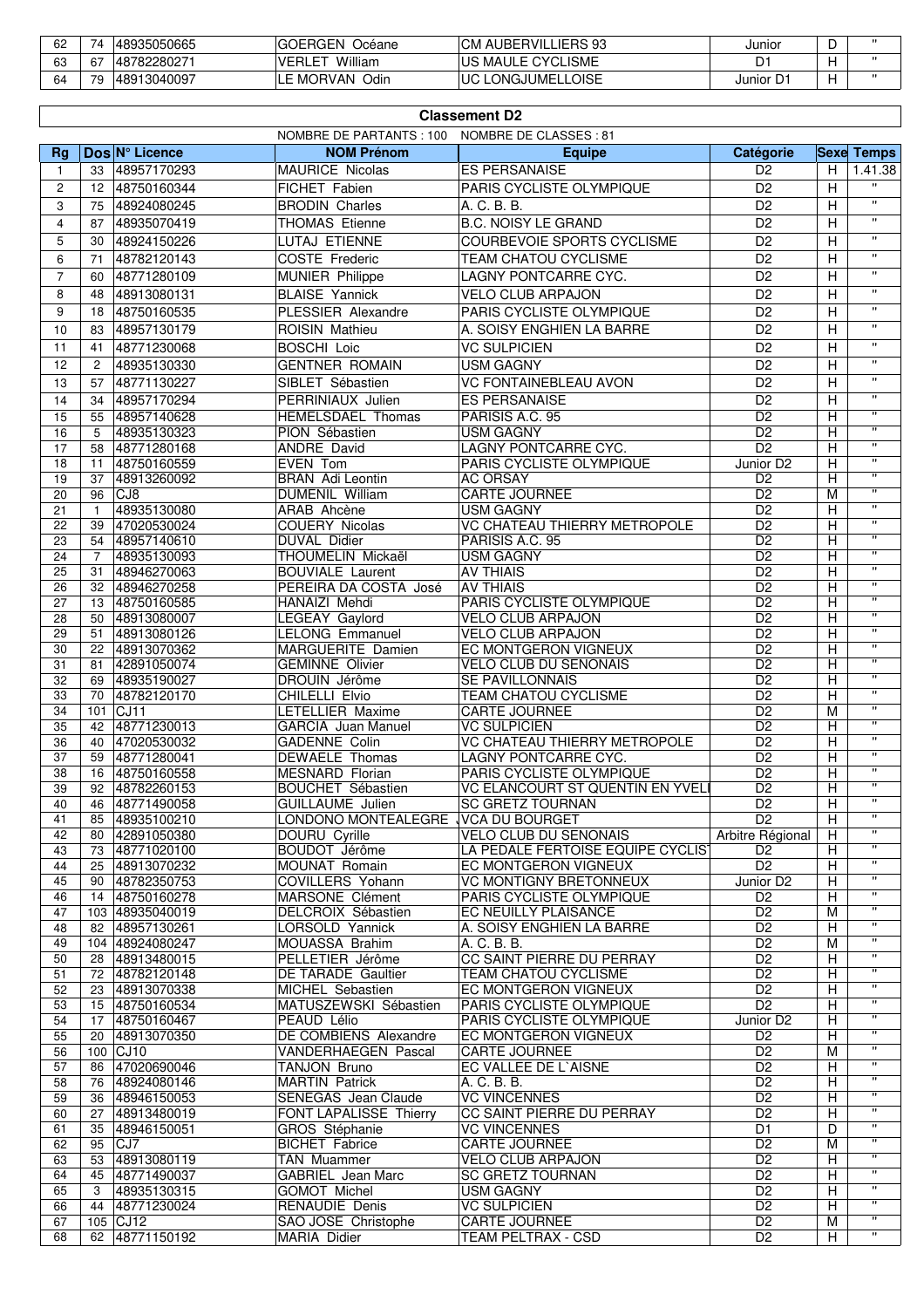| 69 | 91 | 48924010334 | LENVOISE Loïc                     | <b>CSM PUTEAUX</b>               | D <sub>2</sub> | н | $\mathbf{H}$   |
|----|----|-------------|-----------------------------------|----------------------------------|----------------|---|----------------|
| 70 | 52 | 48913080127 | MUZZARELLI Grégoire               | <b>VELO CLUB ARPAJON</b>         | D <sub>2</sub> |   | $\mathbf{H}$   |
| 71 | 68 | 48935040139 | <b>VALENTI Bruno</b>              | EC NEUILLY PLAISANCE             | D <sub>2</sub> | н | $\mathbf{H}$   |
| 72 | 94 | CJ6         | <b>PENVEN Cyril</b>               | <b>CARTE JOURNEE</b>             | D <sub>2</sub> | м | $\blacksquare$ |
| 73 | 89 | 48771430051 | PLUSQUELLEC Matthieu              | <b>VELO CLUB DE TORCY</b>        | D <sub>2</sub> | н | $\mathbf{H}$   |
| 74 | 29 | 48924150217 | <b>GARNIER Philippe</b>           | COURBEVOIE SPORTS CYCLISME       | D <sub>2</sub> | н | $\mathbf{H}$   |
| 75 | 78 | 48946030048 | <b>FRANCHI Aurélien</b>           | VC DES CHEMINOTS ET VILLENEUVOIS | D <sub>2</sub> | н | $\mathbf{H}$   |
| 76 | 21 | 48913070207 | FARDEAU Frédéric                  | EC MONTGERON VIGNEUX             | D <sub>2</sub> | н | $\mathbf{H}$   |
| 77 | 64 | 48771150151 | <b>WETZSTEIN Laurent</b>          | <b>TEAM PELTRAX - CSD</b>        | D <sub>2</sub> | н | $\mathbf{H}$   |
| 78 | 97 | CJ9         | COQUET Raphaël                    | <b>CARTE JOURNEE</b>             | D <sub>2</sub> | м | $\mathbf{H}$   |
| 79 | 10 | 48750160596 | <b>CADIGNAN TERENCE</b>           | <b>PARIS CYCLISTE OLYMPIQUE</b>  | D <sub>2</sub> | н | $\mathbf{H}$   |
| 80 | 6  | 48935130094 | POMES Jean Marie                  | <b>USM GAGNY</b>                 | D <sub>2</sub> | н | $\mathbf{H}$   |
| 81 | 9  | 48935150397 | BEN EL KHEZNADJI Thomas EC AULNAY |                                  | D <sub>2</sub> | н | $\mathbf{H}$   |
|    |    |             |                                   |                                  |                |   |                |

### **Classement D3**

|                 |                 |                            | NOMBRE DE PARTANTS : 75                           | NOMBRE DE CLASSES : 67                         |                  |                |                         |
|-----------------|-----------------|----------------------------|---------------------------------------------------|------------------------------------------------|------------------|----------------|-------------------------|
| <b>Rg</b>       |                 | Dos N° Licence             | <b>NOM Prénom</b>                                 | <b>Equipe</b>                                  | Catégorie        |                | <b>Sexe Temps</b>       |
| $\mathbf{1}$    | 73              | CJ13                       | <b>JARRIGE Nicolas</b>                            | <b>CARTE JOURNEE</b>                           | D <sub>3</sub>   | м              | 1.29.10                 |
| $\overline{c}$  | 54              | 48924110520                | MAHIEU Florian                                    | <b>CSM CLAMART</b>                             | $\overline{D3}$  | H              |                         |
| 3               | 79              | CJ <sub>19</sub>           | TRAVAILLE Grégory                                 | <b>CARTE JOURNEE</b>                           | D <sub>3</sub>   | М              | $\overline{\mathbf{u}}$ |
| 4               | $\overline{4}$  | 48771190020                | <b>BOUTIN Gaël</b>                                | <b>CC COULOMMIERS</b>                          | D <sub>3</sub>   | Н              | $\overline{\mathbf{u}}$ |
| 5               | 26              | 48935040157                | <b>BLANCO Angelo</b>                              | EC NEUILLY PLAISANCE                           | $\overline{D3}$  | $\overline{H}$ | π                       |
| 6               | 78              | CJ18                       | <b>TRAVAILLE Arnaud</b>                           | <b>CARTE JOURNEE</b>                           | D <sub>3</sub>   | M              | π                       |
| 7               | 14              | 48750160593                | LETELLIER Hugues                                  | PARIS CYCLISTE OLYMPIQUE                       | $\overline{D3}$  | Н              | π                       |
| 8               | 63              | 48946160049                | <b>BOTTINI William</b>                            | <b>UC BORDS DE MARNE</b>                       | D <sub>3</sub>   | H              | π                       |
| 9               | 33              | 48771130324                | <b>GALVAING Damien</b>                            | <b>VC FONTAINEBLEAU AVON</b>                   | D <sub>3</sub>   | Н              | $\pmb{\mathsf{H}}$      |
| 10              | 71              | 48957080237                | JEUDY Fabien                                      | ARGENTEUIL VAL DE SEINE 95                     | D <sub>3</sub>   | Н              | π                       |
| 11              | 45              | 48771150004                | <b>GILARDINI Vincent</b>                          | <b>TEAM PELTRAX - CSD</b>                      | D <sub>3</sub>   | H              | π                       |
| 12              | 41              | 48771280104                | <b>CABRAS Antonio</b>                             | LAGNY PONTCARRE CYC.                           | D <sub>3</sub>   | Н              | π                       |
| 13              | 57              | 42891050266                | POSENATO Claude                                   | <b>VELO CLUB DU SENONAIS</b>                   | D <sub>3</sub>   | Н              | $\overline{\mathbf{u}}$ |
| 14              | 76              | CJ <sub>16</sub>           | ROBINET Stéphane                                  | <b>CARTE JOURNEE</b>                           | D <sub>3</sub>   | M              | $\pmb{\mathsf{H}}$      |
| 15              | 16              | 48750160626                | <b>SOUMAN François</b>                            | PARIS CYCLISTE OLYMPIQUE                       | D <sub>3</sub>   | н              | π                       |
| 16              | 43              | 48771280230                | TAUVERON Eric                                     | LAGNY PONTCARRE CYC.                           | D <sub>3</sub>   | Н              | π                       |
| 17              | $\mathbf{1}$    | 48935130221                | <b>DOUCET Michel</b>                              | <b>USM GAGNY</b>                               | Arbitre Régional | Н              | π                       |
| 18              | 24              | 48771140048                | MAGE Frédéric                                     | <b>JS FERTE GAUCHER</b>                        | D <sub>3</sub>   | H              | $\overline{\mathbf{u}}$ |
| 19              | 50              | 48935100206                | CHANTEUR José                                     | <b>VCA DU BOURGET</b>                          | $\overline{D3}$  | H              | π                       |
| 20              | 77              | CJ17                       | ROBIN Joël                                        | <b>CARTE JOURNEE</b>                           | D <sub>3</sub>   | M              | $\overline{\mathbf{u}}$ |
| 21              | 28              | 48935040147                | <b>HUET Philippe</b>                              | EC NEUILLY PLAISANCE                           | D3               | Н              | π                       |
| 22              | 61              | 48924030008                | <b>BULTIEAU</b> Jean Pierre                       | RUEIL A.C.                                     | D <sub>3</sub>   | Н              | π                       |
| $\overline{23}$ | 62              | 48924020107                | <b>LHUISSIER Gilbert</b>                          | LES BLEUS DE FRANCE                            | $\overline{D3}$  | $\overline{H}$ | $\mathbf{H}$            |
| 24              | 51              | 52721920024                | <b>GUILLIER ROMAIN</b>                            | <b>VS FERTOIS</b>                              | D <sub>3</sub>   | Н              | $\overline{\mathbf{u}}$ |
| $\overline{25}$ | 22              | 48946270020                | PERNA Julien                                      | <b>AV THIAIS</b>                               | $\overline{D3}$  | H              | π                       |
| 26              | 69              | 48771490055                | <b>DUBOIS Bruno</b>                               | <b>SC GRETZ TOURNAN</b>                        | $\overline{D3}$  | $\overline{H}$ | $\mathbf{H}$            |
| 27              | 29              | 48935040148                | <b>LEGENTIL Serge</b>                             | EC NEUILLY PLAISANCE                           | $\overline{D3}$  | Н              | $\overline{\mathbf{u}}$ |
| 28              | 55              | 48924150012                | PASQUIER Olivier                                  | <b>COURBEVOIE SPORTS CYCLISME</b>              | D <sub>3</sub>   | H              | $\pmb{\mathsf{H}}$      |
| 29              | 17              | 48935190034                | VAZQUEZ Angel                                     | SE PAVILLONNAIS                                | D <sub>3</sub>   | $\overline{H}$ | π                       |
| 30              | 53              | 48946030009                | LOUCHART Olivier                                  | VC DES CHEMINOTS ET VILLENEUVOIS               | D <sub>3</sub>   | H              | π                       |
| 31              | 39              | 48913260093                | <b>GIL Norbert</b>                                | <b>AC ORSAY</b>                                | D <sub>3</sub>   | Н              | π                       |
| $\overline{32}$ | 21              | 48946270104                | <b>MORATILLE Fabrice</b>                          | <b>AV THIAIS</b>                               | $\overline{D3}$  | Н              | $\overline{\mathbf{u}}$ |
| 33              | 58              | 42891050281                | <b>TOULOUSE Bertrand</b>                          | <b>VELO CLUB DU SENONAIS</b>                   | $\overline{D3}$  | Н              | π                       |
| $\overline{34}$ | 48              | 48771150210                | <b>REINE Thierry</b>                              | <b>TEAM PELTRAX - CSD</b>                      | D <sub>3</sub>   | Н              | π                       |
| 35              | 67              | 48750240225                | <b>RENAIS Rodolphe</b>                            | <b>US METRO TRANSPORTS</b>                     | D <sub>3</sub>   | $\overline{H}$ | π                       |
| 36              | 30              | 48935040011                | MARIE Jean Michel                                 | EC NEUILLY PLAISANCE                           | D <sub>3</sub>   | Н              | $\overline{\mathbf{u}}$ |
| 37              | 36              | 48771090317                | <b>BERECK Franck</b>                              | US NEMOURS ST PIERRE                           | $\overline{D3}$  | Н              | $\mathbf{H}$            |
| 38              | 25              | 48913480024                | DJEBBARI Aurélien                                 | CC SAINT PIERRE DU PERRAY                      | $\overline{D3}$  | $\overline{H}$ | $\overline{\mathbf{u}}$ |
| 39              | 11              | 48771320030                | <b>DUBOIS Didier</b>                              | UNION SPORTIVE TRILPORT GERMIGN                | $\overline{D3}$  | Н              | $\mathbf{H}$            |
| 40              | 5               | 48771190026                | GAUTHE Fabien                                     | <b>CC COULOMMIERS</b>                          | $\overline{D3}$  | H              | $\mathbf{H}$            |
| 41              | $\overline{27}$ | 48935040095                | <b>DESESQUELLE William</b>                        | EC NEUILLY PLAISANCE                           | $\overline{D3}$  | $\overline{H}$ | $\overline{\mathbf{u}}$ |
| 42              | 20              | 48946270067                | <b>GRIMBERT</b> François                          | <b>AV THIAIS</b>                               | $\overline{D3}$  | Н              | $\mathbf{H}$            |
| 43              | 40              | 48771280134                | <b>BOUYER</b> Jacques                             | <b>LAGNY PONTCARRE CYC.</b>                    | $\overline{D3}$  | H              | $\overline{\mathbf{u}}$ |
| 44              | 65              | 48935340008                | GAVELLE Michel                                    | <b>CYCLING 4 FUN</b>                           | D <sub>3</sub>   | H              | $\pmb{\mathsf{H}}$      |
| 45              | 3               | 48935130115                | <b>SEGUIN Philippe</b>                            | <b>USM GAGNY</b>                               | D <sub>3</sub>   | $\overline{H}$ | π                       |
| 46              | 19              | 48946270176                | <b>GAUTIER Antoine</b>                            | <b>AV THIAIS</b>                               | $\overline{D3}$  | Н              | $\mathbf{H}$            |
| 47              | 9               | 48946080028                | <b>TURPIN Olivier</b>                             | <b>TROPIKANA</b>                               | D <sub>3</sub>   | Н              | π                       |
| 48              | 59              | 48782160102                | MICHAELI Andre                                    | EC VELIZY 78                                   | $\overline{D3}$  | Н              | $\mathbf{H}$            |
| 49              | 7               | 48771190117                | <b>HERNANDEZ Leonides</b>                         | <b>CC COULOMMIERS</b>                          | $\overline{D3}$  | Н              | $\pmb{\mathsf{H}}$      |
| 50              | 47              | 48771150037                | <b>HUNGER Norbert</b>                             | TEAM PELTRAX - CSD                             | D <sub>3</sub>   | Н              | $\pmb{\mathsf{H}}$      |
| 51              | 31              | 48935040087                | <b>THEURET Marc</b>                               | EC NEUILLY PLAISANCE                           | D <sub>3</sub>   | Н              | $\pmb{\mathsf{H}}$      |
| 52              | 8               | 48946080006                | ATTOUMANI Assadi                                  | <b>TROPIKANA</b>                               | D <sub>3</sub>   | Н              | π                       |
| 53              | 80              | 48758000195                | <b>GRIPPAI Pascal</b>                             | <b>LICENCE INDIVIDUELLE</b>                    | D <sub>3</sub>   | м              | $\pmb{\mathsf{H}}$      |
| 54              | 35              | 48771230073                | LOYER Stéphane                                    | <b>VC SULPICIEN</b>                            | $\overline{D3}$  | Н              | π                       |
| 55              | 38              | 48957140081                | PIRIOU Bruno                                      | PARISIS A.C. 95                                | D <sub>3</sub>   | $\overline{H}$ | π                       |
| 56              | 60              | 48913500063                | <b>CHANTREL Alexia</b>                            | CO COURCOURONNES CYC. FEMININ                  | D <sub>3</sub>   | D              | $\pmb{\mathsf{H}}$      |
| 57              | 68              | 48924010309                | <b>KAROLEWICZ Willy</b>                           | <b>CSM PUTEAUX</b>                             | $\overline{D3}$  | Н              | π                       |
| 58              | 23              |                            |                                                   |                                                | $\overline{D3}$  | Н              | $\mathbf{H}$            |
| 59              | 37              | 48771140178<br>48935230006 | <b>GICQUEL Thierry</b><br><b>DEWILDE Philippe</b> | <b>JS FERTE GAUCHER</b><br><b>EC NOISEENNE</b> | D <sub>3</sub>   | н              | $\mathbf{H}$            |
| 60              | 49              | 48771150031                | SEGUIN Frédéric                                   | TEAM PELTRAX - CSD                             | $\overline{D3}$  | H              | $\pmb{\mathsf{H}}$      |
|                 |                 |                            |                                                   |                                                |                  |                |                         |